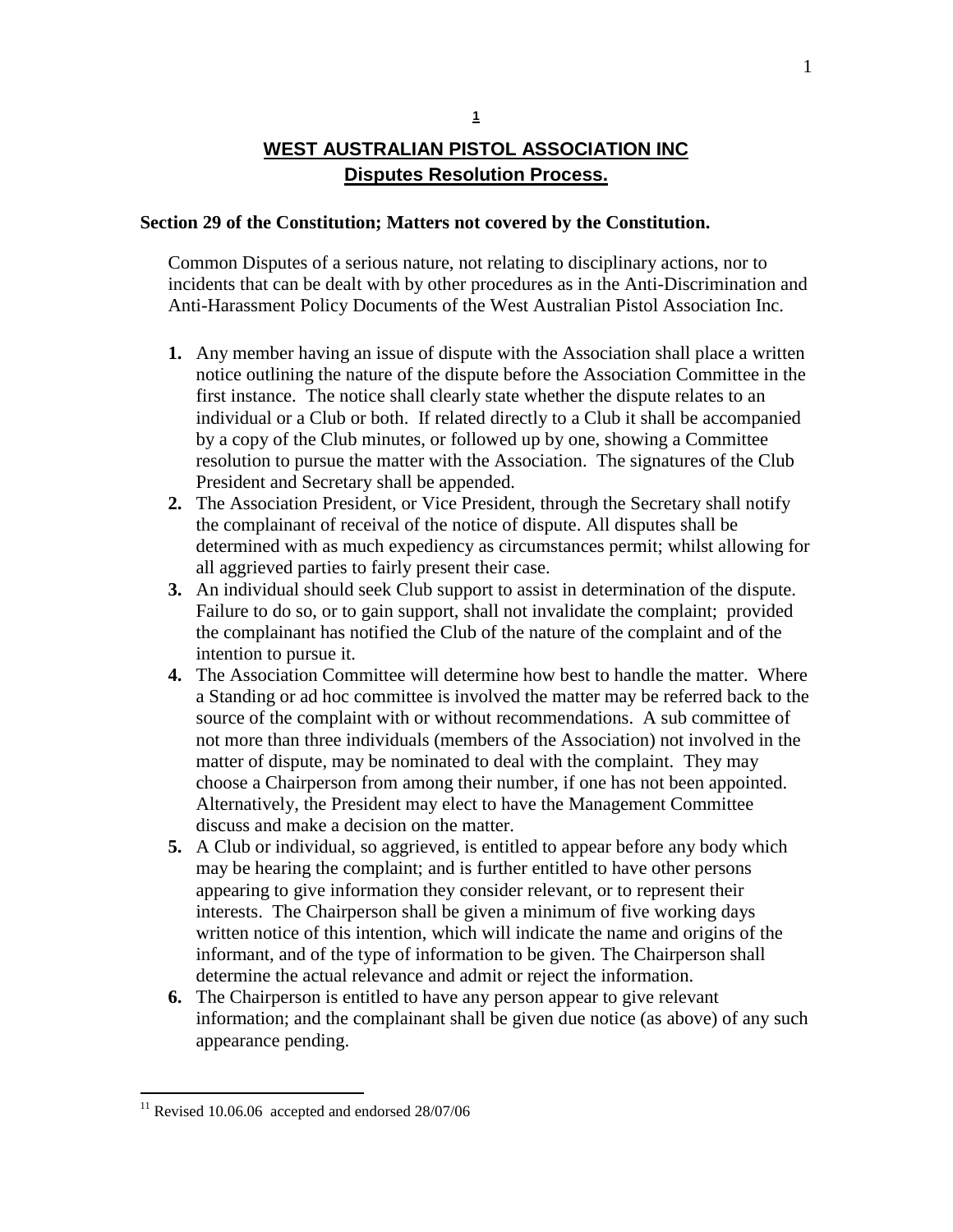- **7.** The complainant shall be given a minimum of five working days written notice of the time, date and venue where the matter will be determined.
- **8.** Legal advice may be sought by any party at any time; but the admittance of persons giving such advice shall not be permitted for that purpose.
- **9.** Names of all attending and any information given by them shall be recorded. The Chairperson involved may seek assistance for this purpose only from any member not involved who shall take no part in the discussions. It is not expected that discussion are recorded 'verbatim'; but sufficient points must be noted in the transcript to allow other persons to follow the procedures and discussion from a reading of same.
- **10.** Where a sub committee is determining the issue a simple majority or unanimous resolution of the committee members shall be sufficient to conclude the matter. If unable to reach a unanimous or majority conclusion, within a reasonable period of time as determined by the Chairperson, the dispute shall be referred back to the Association Committee for a final determination.
- **11.** Decisions may be recorded in the form of majority or unanimous resolutions and shall be delivered to the Association President in writing before presentation to the Management Committee.
- **12.** The decisions attained by the sub committee determining the dispute shall be final unless the Association Committee have reason to form the opinion that a fair hearing was not given or substantial information was wrongly excluded or ignored.
- **13.** Where a circumstance occurs as in (12) above the Association Committee shall take whatever action it deems appropriate and that action will conclude the dispute.
- **14.** Notification of all final decisions will, in all circumstances, be given to the Management Committee. Final decisions so presented are for informative reasons not for further discussion or dissembling.

 $11$  Revised 10.06.06 accepted and endorsed  $28/07/06$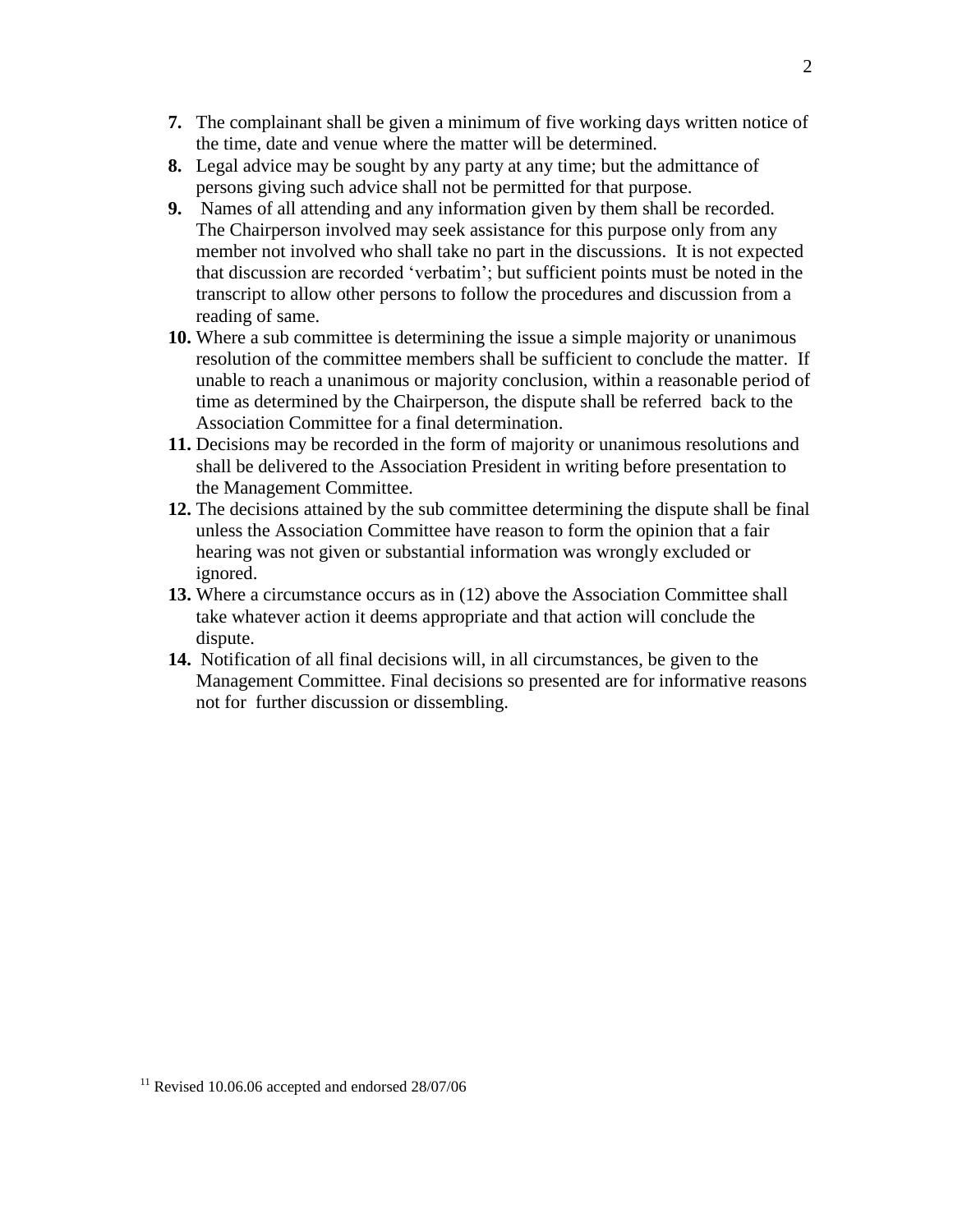### **Section 22 of the Constitution :: Disciplinary Matters.**

## **Sub section 22. 1. Affiliated Clubs.**

All disciplinary hearings must be determined in accordance with the Constitution and all penalties handed down must be in accordance with the appropriate sections of the Constitution. This does not preclude the Club having 'due process' of a fair and impartial hearing.

- 1. Any Club accused of any breach of the Constitution by contravening Association By-Laws, Rules or Regulations shall be notified of the alleged breach in writing. There shall be sufficient information given to the Club detailing the facts of the allegation, to enable the Club to formulate a response in reply. The Club should reply in writing accepting or denying the facts outlined; and may elect to state mitigating circumstances in its defence at that time.
- 2. The Association Committee shall carefully consider any defence raised at that time before proceeding with a Disciplinary Hearing under the Constitution.
- 3. Where the Association Committee determines that a charge should be sustained and a hearing effected it must do so expeditiously in accordance with the Constitution. The Club shall be permitted to present any documents or information from any person that it considers relevant to the charge. The Club may elect to seek representation from a member and shall inform the President of that intention and of the name and origin of the person so nominated. Where this is done the representative shall be the only person to make comment, question other persons appearing, or enter discussion on the matter at the hearing, unless express permission is given by the Chairperson for another member of the club to comment or make explanation.
- 4. The Chairperson, at the charge hearing, may present any documents or information from any person that may be considered relevant to the charge; and may question, or cause to be questioned, any person considered involved and present at the hearing.
- 5. The Chairperson may decide, in the interests of the Association, or at the request of the Club, to adjourn the hearing to another day, date, time or venue; but all effort should be taken to have the matter concluded at the initial hearing. A written record of the proceedings shall be maintained; discussions and questioning will not be recorded 'verbatim' but must be in sufficient form to enable an observer to adequately determine that the process was fairly and impartially carried out and that the outcome of the hearing reflects that this was so.
- 6. The Constitution does not make any provision for an appeal where an affiliated Club is involved; however the Association Committee should be ready to hear any additional evidence which may not have been available to the Club at the time of the hearing, which may have lead to a different conclusion had it been known and presented. The Association Committee should consider a reversal of its decision should this circumstance occur.

Revised 10.06.06 accepted and endorsed 28/07/06